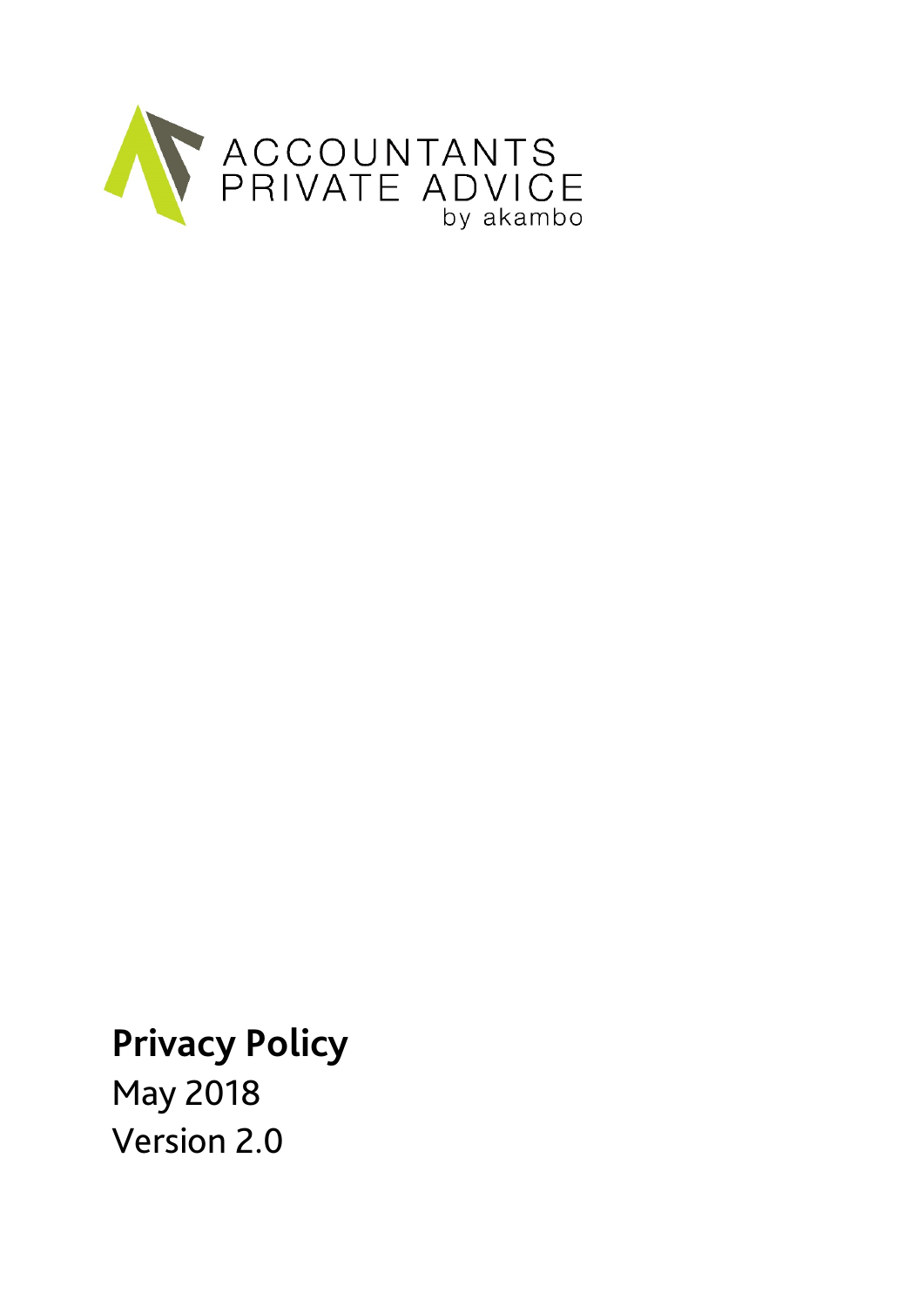# 1. Akambo Pty Ltd t/a Accountants Private Advice

Your personal information is protected and Akambo Pty Ltd t/a Accountants Private Advice abides by the Australian Privacy Principles established under the Privacy Act, 1988. A summary of the Australian Privacy Principles is available by contacting our office.

This policy applies to Akambo Pty Ltd t/a Accountants Private Advice. In this Privacy Policy 'Akambo', 'we', 'us', or 'our' have the same meaning and refers to Akambo Pty Ltd t/a Accountants Private Advice.

This policy explains how we will use and manage your personal information. It also describes in general terms, how personal information is collected, the sorts of personal information held as well as the purposes for which it may be used and disclosed.

Akambo Pty Ltd t/a Accountants Private Advice will review and update this policy from time to time to make sure it remains appropriate should there be a material change to our business operations or law. We reserve the right to notify you by posting an updated version of the policy on our website. We will be governed by the most current Akambo Pty Ltd Privacy Policy regardless of whether or not we have given you specific notice of any change.

#### 2. The kinds of personal information that we collect

As a financial planning organisation, we are subject to certain legislative and regulatory requirements, which necessitate us obtaining and holding detailed information, which personally identifies you and/or contains information or an opinion about you ("personal information"). In addition, our ability to provide you with a comprehensive financial planning and advice service is dependent on us obtaining certain personal information about you.

We may collect the following types of personal information:

- Name;
- Email address, mailing or street address and other contact details;
- Date of birth;
- Information to verify your identity such as your driver's licence number;
- Tax file number;
- Bank account details to enable payment of distributions or redemptions;
- Employment details and employment history;
- Details of your financial needs and objectives;
- Details of your current financial circumstances, including your assets and liabilities (both actual and potential), income, expenditure, insurance cover and superannuation;
- Information about other products or services that you may use or hold
- Details of your investment preferences and aversion or tolerance to risk;

We are required to collect your name, address, date of birth and other verification information under the Anti-Money Laundering and Counter-Terrorism Financing Act 2006 (Cth).

We are authorised to collect tax file numbers under tax laws and the Privacy Act.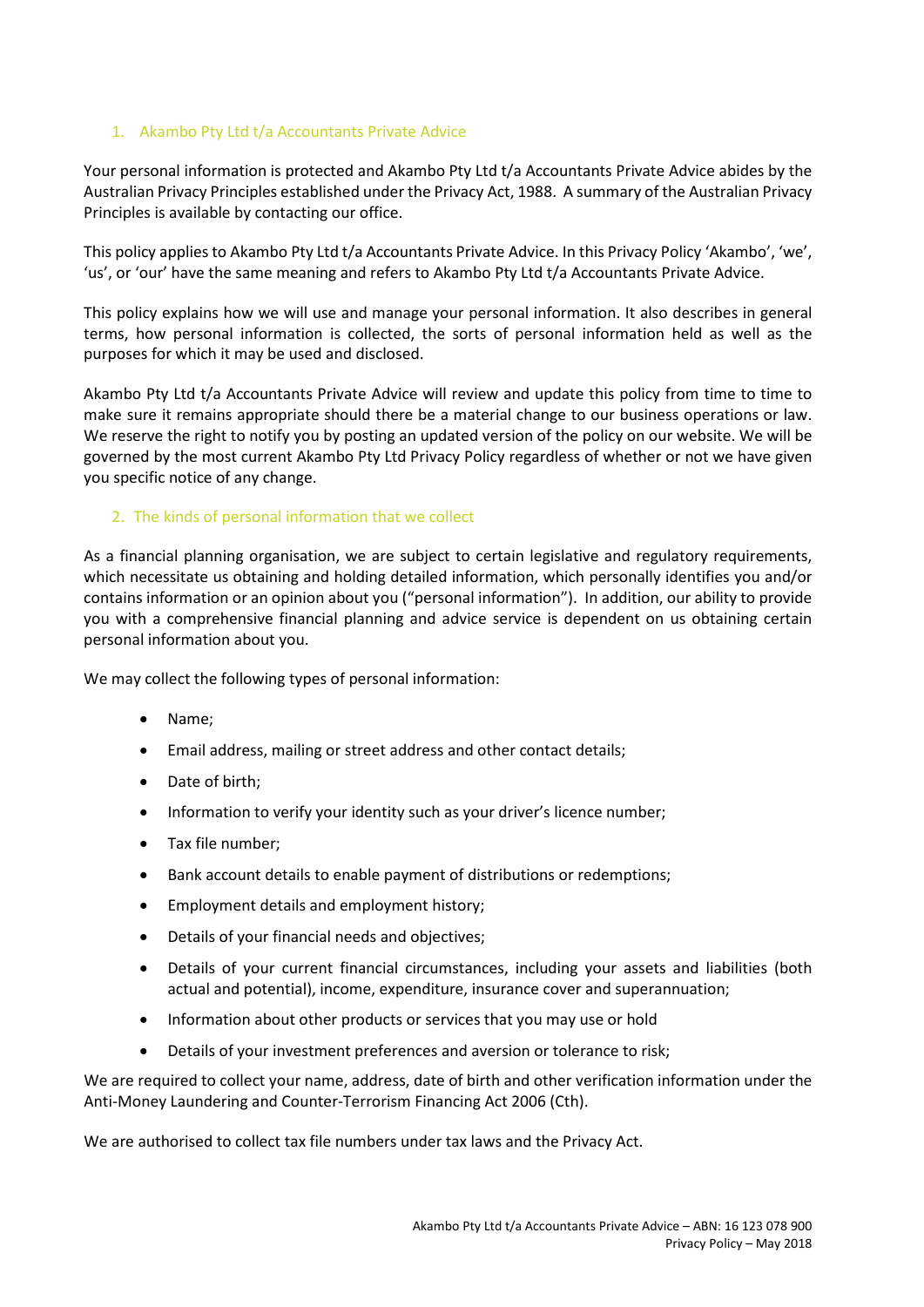It's your choice whether to provide your personal information. However, if you don't, we might be unable to fulfil your request and it may also affect our ability to properly analyse your personal circumstances and provide appropriate advice to you.

As we are required pursuant to the Corporations Act and Rules of Professional Conduct of the Financial Planning Association of Australia to collect sufficient information to ensure appropriate advice can be given in respect of recommendations made to our clients, if you elect not to provide us with the personal information referred to above, we may elect to terminate our retainer with you if we believe we are unable to provide you with a complete service.

We will not collect any personal information about you except when you have knowingly provided that information to us or authorised a third party to provide that information to us.

# 3. How we collect personal information

Generally, collection of your personal information will be directly from you, effected in either face to face interviews, over the telephone or by way of an online client engagement form. From time to time additional and/or updated personal information may be collected through one or more of those methods. In some cases, we may collect your personal information from external sources. Examples of the people or organisations that may provide us with information are:

- Persons authorised by you (such as accountants or lawyers)
- Third-party brokers (such as insurance and mortgage brokers)
- Employers and superannuation funds (as authorised by you)

We only collect your information from external sources if it is impractical to collect it directly from you, or when you direct us to do so.

# 4. The purposes for which we collect personal information

We are required by law to collect information to identify and verify you. We therefore may make enquiries as to your identity and other personal details as required by the Anti-Money Laundering and Counter-Terrorism Financing Act 2006.

Other than as required by law, we will only collect, maintain and use personal information about you if it is necessary for us to adequately provide to you the services you have requested including:

- The preparation of your financial plan;
- The provision of financial planning advice to you as requested by you or from time to time as we believe appropriate;
- Making securities and investment recommendations;
- Reviewing your financial plan;
- Reviewing securities and investment recommendations;
- The potential dissemination of information to a new Financial Services Licence in the event a representative changes to such a new licence in accordance to terms of his/her employment.
- 5. Dealing with personal information

We will not use or disclose Personal Information collected by us for any purpose other than: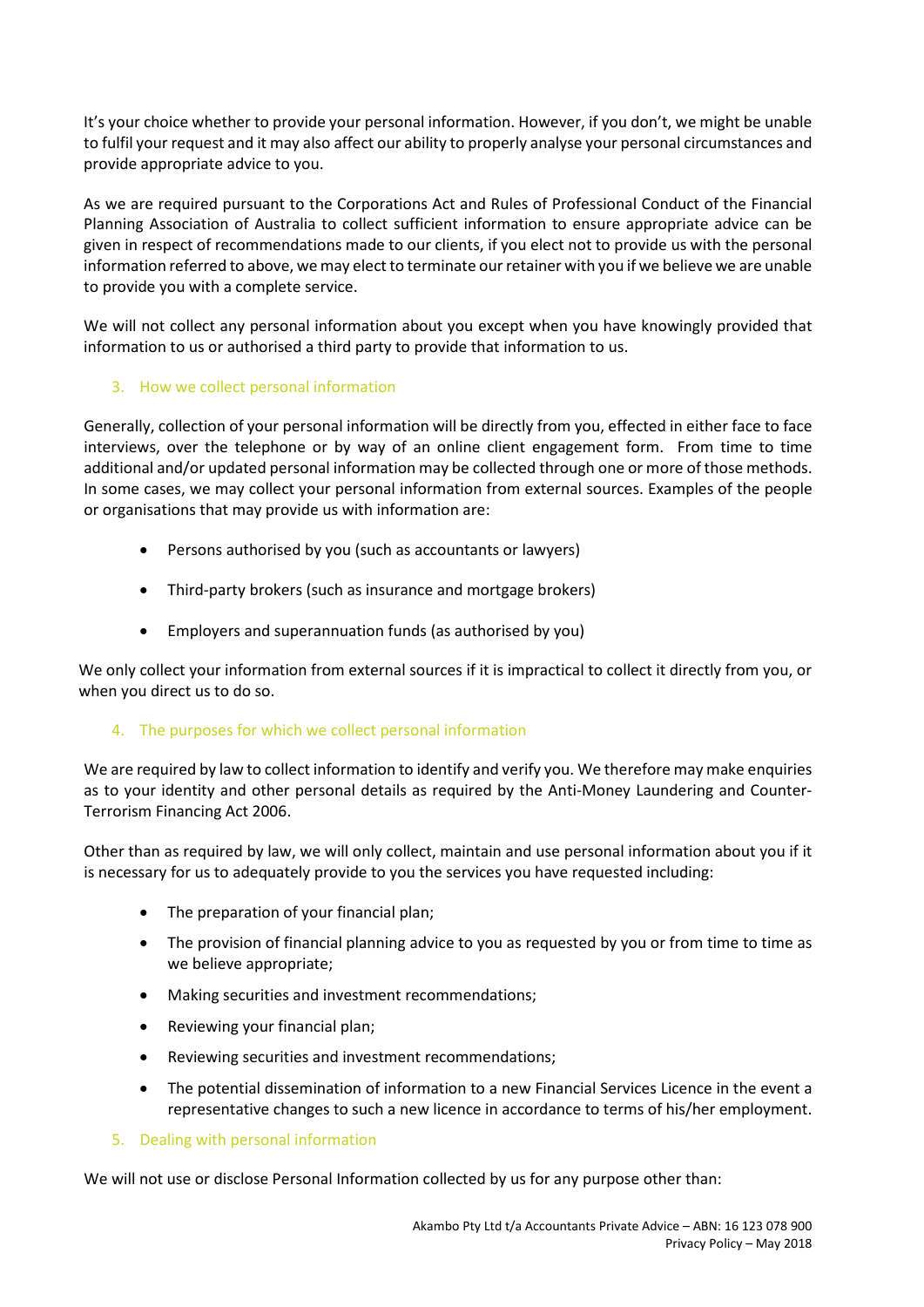- The purposes for which it was provided or secondary related purposes in circumstances where you would reasonably expect such use or disclosure; or
- Where you have consented to such disclosure; or
- Where the Australian Privacy Principles authorise use or disclosure where required or authorised under law, in circumstances relating to public health and safety and in connection with certain operations by or on behalf of an enforcement body.

We are required under the Rules of Professional Conduct of the Financial Planning Association of Australia to make certain information available for inspection by the Association on request to ensure ongoing compliance with mandatory professional standards. This may involve the disclosure of your personal information. We are also obliged pursuant to the Corporations Act to maintain certain transaction records and make those records available for inspection by the Australian Securities and Investments Commission.

We may disclose your Personal Information to superannuation fund trustees, insurance providers, and product issuers for the purpose of giving effect to your financial plan and the recommendations made by us.

Generally, Akambo uses systems and services located within Australia. From time to time we may send your information to recipients located overseas, including to related parties and service providers or other third parties who operate or hold data outside Australia. We may also send information overseas to complete a particular transaction or matter where this is required by the laws and regulations of Australia or another country.

Where your information is sent overseas, it is likely to be one of the following countries:

- **Philippines**
- United States
- Switzerland
- United Kingdom
- Hong Kong
- New Zealand
- **Singapore**

When we send your personal information to overseas recipients, we make sure appropriate data handling and security arrangements are in place.

We may use the personal information collected from you for the purpose of providing you with direct marketing material such as articles that may be of interest to you, however you may, by contacting us, request not to receive such information and we will give effect to that request. Please use the contact details at the end of this policy if you wish to opt-out of receiving marketing communications from us.

Please note that, if we are currently providing you with services or products, we will still need to send you essential information about your account, the relevant services or products and other information as required by law.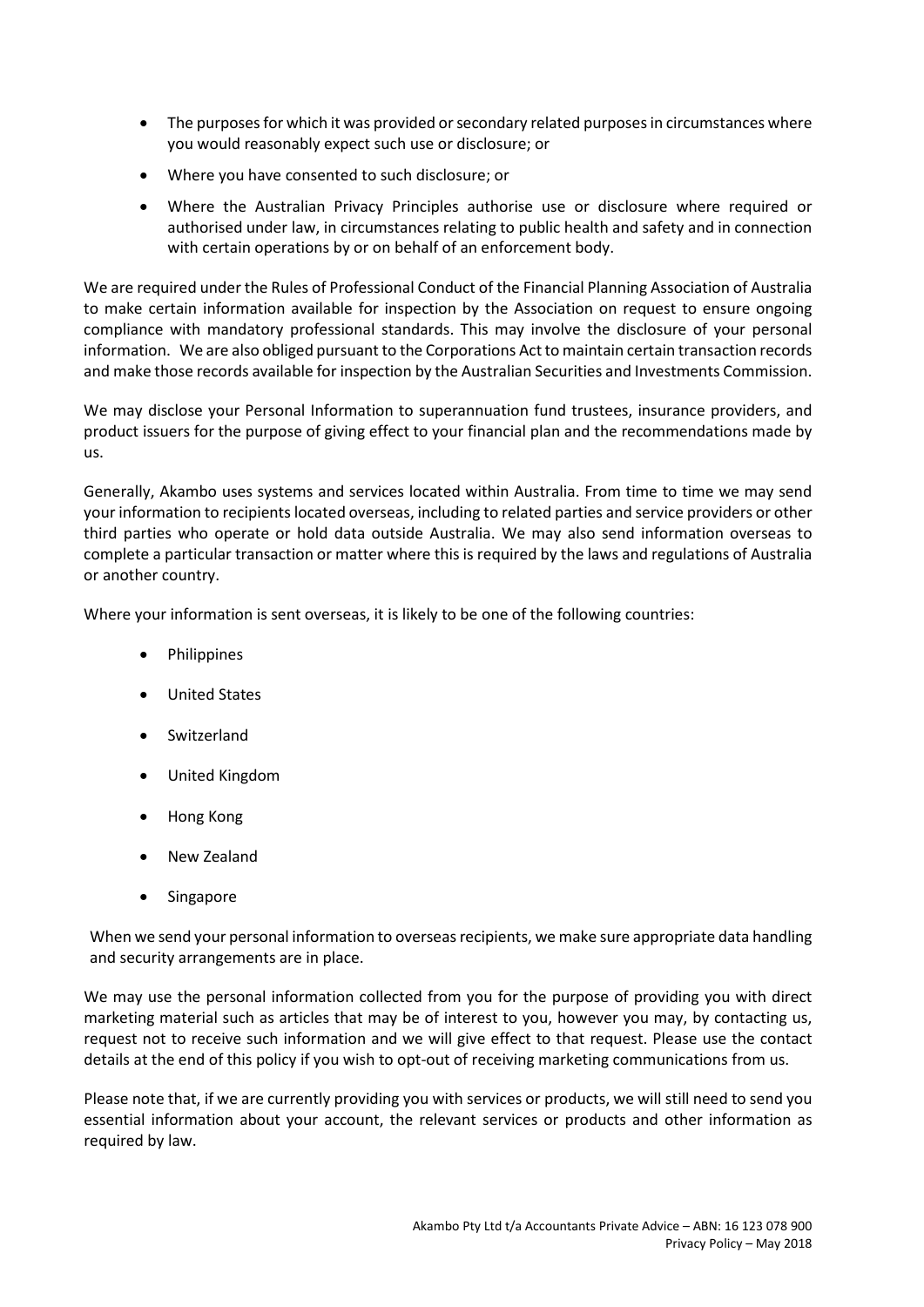In order to ensure that you receive a personal and tailored service, your Personal Information may be transferred to one of our agents or representatives who will be your primary point of contact with the organisation. It is a condition of our agreement with each of our representatives that they adopt and adhere to this privacy policy. You can be assured that your information will be maintained by any representative in accordance with this policy. If you have any concerns in this regard, you should contact us by any of the methods detailed below.

In the event that we propose to sell our business we may disclose your personal information to potential purchasers for the purpose of them conducting due diligence investigations. Any such disclosure will be made in confidence and it will be a condition of that disclosure that no personal information will be used or disclosed by them. In the event that a sale of our business is affected, we may transfer your personal information to the purchaser of the business. As a client you will be advised of any such transfer.

## 6. How we keep personal information secure and current

Your personal information is generally held in your client file and in a computer database.

We will at all times seek to ensure that the personal information collected and held by us is protected from misuse, loss, unauthorised access, modification or disclosure. At all times your personal information is treated as confidential and any sensitive information is treated as highly confidential. All paper files are stored in lockable cabinets, which are locked out of hours. All record movements off premises are recorded in a central register. Access to our premises is controlled. All computer based information is protected through the use of access passwords on each computer and screen saver passwords. We also use security procedures such as firewalls and anti-virus technology to prevent unauthorised access. Data is backed up each evening and stored securely off site.

In the event you cease to be a client of this organisation, any personal information which we hold about you will be maintained in a secure storage facility for a period of 7 years in order to comply with legislative and professional requirements, following which time the information will be destroyed or de-identified.

# 7. Accessing your personal information

You may at any time, by contacting us, request access to your personal information and we will reasonably provide you with access to that information either by providing you with copies of the information requested, allowing you to inspect the information requested or providing you with an accurate summary of the information held. If the information sought after is extensive we may charge a fee to cover cost.

We will endeavour to ensure that, at all times, the personal information about you, which we hold is up to date and accurate. In the event that you become aware, or believe, that any Personal Information which we hold about you is inaccurate, incomplete or outdated, you may contact us by any of the methods detailed below and provide to us evidence of the inaccuracy or incompleteness or out datedness and we will, if we agree that the information requires correcting, take all reasonable steps to correct the information.

If we do not agree that your personal information requires correcting, we must, if you request, take reasonable steps to ensure that whenever your personal information is accessed or handled in the future, it is apparent that you are not satisfied as to the accuracy or completeness of that information.

We will endeavour to respond to any request for access within 14-30 days depending on the complexity of the information and/or the request. If your Request is urgent please indicate this clearly.